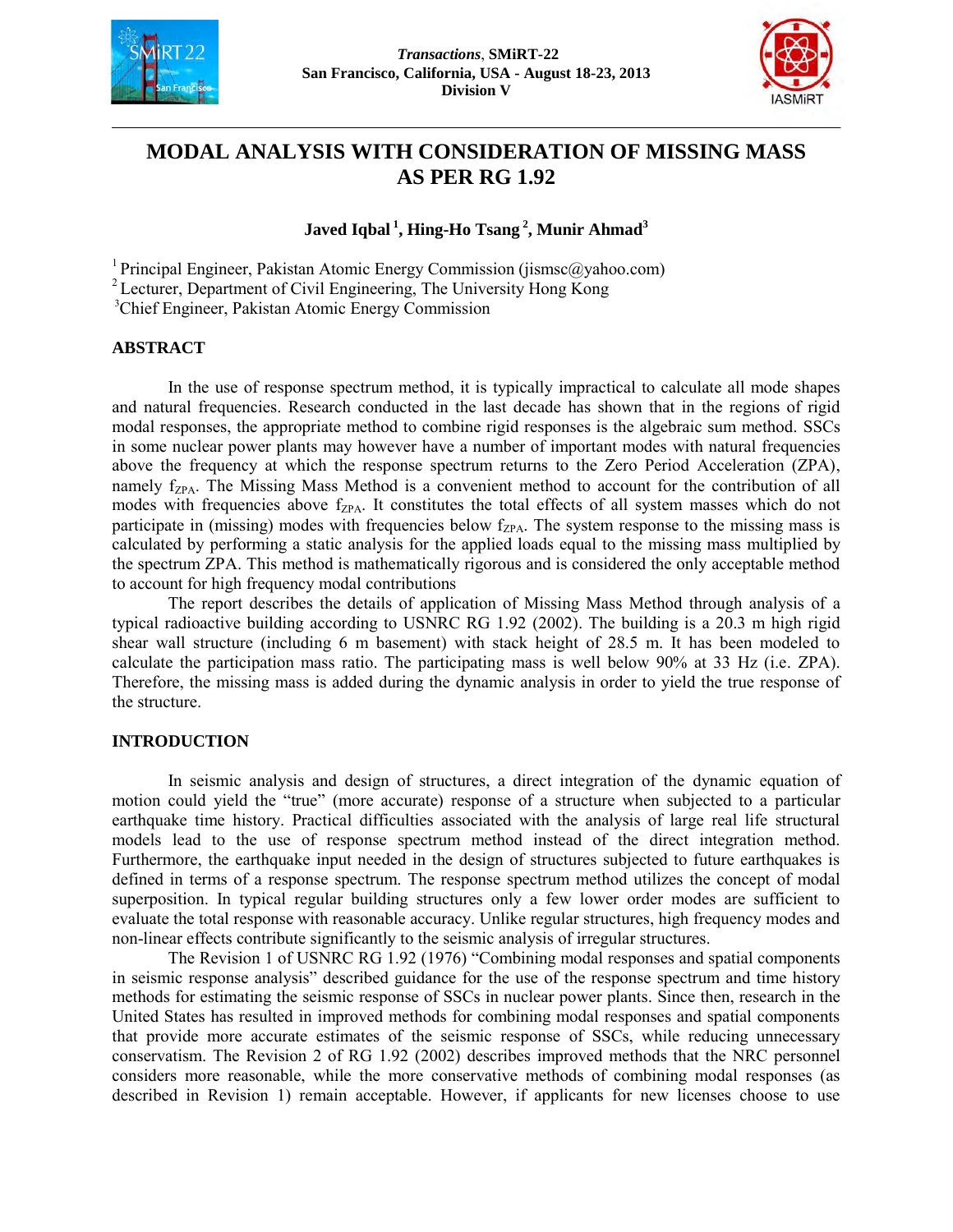Revision 1 methods for combining modal responses, their analyses should address the residual rigid response of the missing mass modes

#### **DESCRIPTION OF MODAL RESPONSE COMBINATION METHODS**

The major application of seismic response spectrum analysis is for systems and components attached to building structures. A building-filtered in-structure response spectrum depicting spectral acceleration vs. frequency is the typical form of seismic input for such analyses. This type of spectrum usually exhibits a sharp peak at the fundamental frequency of the building/soil dynamic system. An idealized in-structure response spectrum is shown in Figure 1, in which the spectral regions and key frequencies are indicated.

 $f_{SP}$  = frequency at which the peak spectral acceleration is reached; typically the fundamental frequency of the building/soil system

 $f_{ZPA}$  = frequency at which the spectral acceleration returns to the zero period acceleration (ZPA)

 $f_{1P}$  = frequency above which the SDOF modal responses are in-phase with the time varying acceleration input used to generate the spectrum



**Figure 1: An idealized in-structure response spectrum** 

The high frequency region of the spectrum ( $>$  f<sub>ZPA</sub>) is characterized by no amplification of the peak acceleration of the input time history. A SDOF oscillator having a frequency greater than  $f_{ZPA}$  is accelerated in-phase and with the same acceleration magnitude as the applied acceleration, at each instant in time. A system or component with fundamental frequency  $f_{ZPA}$  is correctly analyzed as a static problem subject to a loading equal to mass times ZPA. This concept can be extended to the high frequency ( $>$  f<sub>ZPA</sub>) modal responses of multi-modal systems or components. The mass not participating in the amplified modal responses (i.e., "missing mass") multiplied by the ZPA is applied in a static analysis, to obtain the response contribution from all modes with frequencies greater than  $f_{ZPA}$ .

In the low-frequency region of the spectrum  $( $f_{SP}$ )$  the modal responses of SDOF oscillators are not in-phase with the applied acceleration time history, and generally are not in-phase with each other. These are designated as "out-of-phase" modal responses. Since a response spectrum provides only peak acceleration vs. frequency, with no phasing information, the out-of-phase peak modal responses for a multi-modal structural system require a rule or methodology for combination. Based on the assumption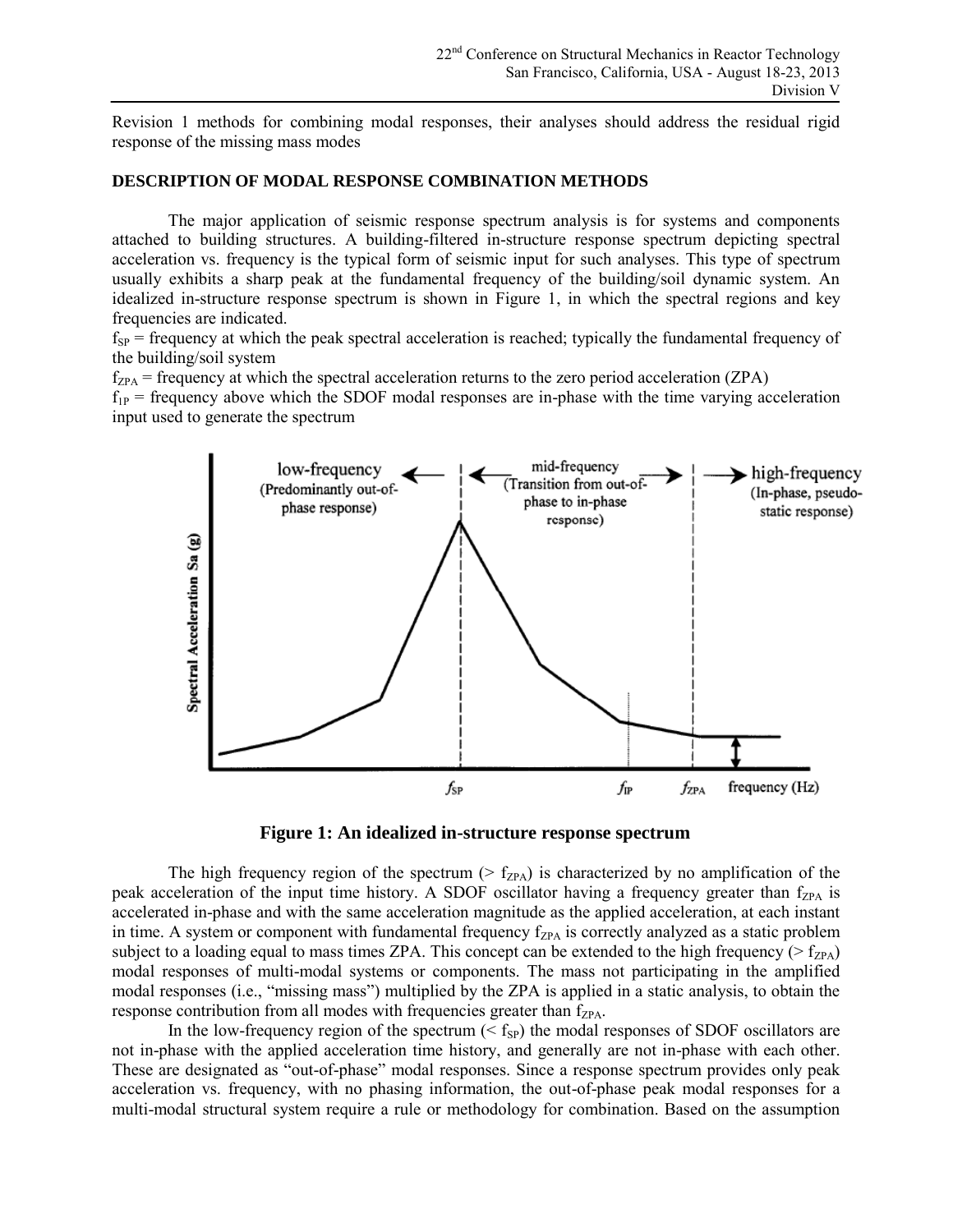that the peak modal responses are randomly phased, the square root of the sum of the squares (SRSS) method was developed and adopted. Modifications to SRSS were subsequently developed, in order to account for potential phase correlation when modal frequencies are numerically close (i.e., "closely spaced modes").

In the mid-frequency region ( $f_{SP} < f < f_{ZPA}$ ), it has been postulated that the peak SDOF oscillator modal responses consist of two distinct and separable elements. The first element is the out-of-phase response component and the second element is the in-phase response component. It is further postulated that there is a continuous transition from out-of-phase response to in-phase response. If  $f_{1P} < f_{ZPA}$  can be defined, then the mid-frequency region can be further divided into two sub-regions:  $\&$ ,  $f_{SP} < f < f_{IP}$  and  $f_{IP}$  $\langle f_{SP} \langle f_{ZPA}.$ 

Conventional practice in the nuclear power industry has been to assume that individual modal responses in the mid-frequency region ( $f_{SP} < f < f_{ZPA}$  are out-of-phase, and combination methods applicable to the low-frequency region are applicable to the mid-frequency region.)

|                 |     | Terms used in the following sections are:                     |
|-----------------|-----|---------------------------------------------------------------|
| $S_{ai}$        |     | Spectral Acceleration for mode i                              |
| R               | $=$ | Response of mode i                                            |
| $\alpha_i$      | $=$ | In-phase response ratio for mode i                            |
| Ri              | $=$ | In-phase response component for mode i                        |
| Rp <sub>i</sub> |     | Out-of-phase response component for mode i                    |
| Rr              | $=$ | Total in-phase response component from all modes              |
| Rp              | $=$ | Total out-of-phase response component from all modes          |
| Rt              | $=$ | Total combined response from all modes                        |
| $C_{ik}$        | $=$ | Modal response correlation coefficient between modes j and k. |

# *Combination of Out-Of-Phase Modal Responses Components*

In generalized form, all of the out-of-phase modal response combination methods can be represented by a single equation

$$
\text{Rp} = \left[\sum_{j=1}^{n} \sum_{k=1}^{n} C_{jk} \text{Rp}_j \text{Rp}_k\right]^{1/2}
$$

The coefficients Cjk has to be uniquely defined for each method.

# *Square Root Of Sum of Squares (SRSS) Method*

SRSS Method is typically adopted in all methods for combining uncorrelated modal responses. Other methods for combination of the out-of-phase response components are equivalent to SRSS if there are no "closely spaced" modes (i.e. natural frequencies).

In the case of SRSS,  $Cjk = 1.0$  for  $j = k$  $Cik = 0.0$  for  $i \neq k$ SRSS Combination reduces to:

 $Rp = [\sum_{i=1}^{n} Rpi^{2}]^{1}$ 

The definition of modes with closely spaced frequencies is a function of the critical damping ratio:

(1) For critical damping ratio  $< 2\%$ , modes are considered closely spaced if the frequencies are within 10% of each other (i.e., for  $fi < f_1$ ,  $f_1 \le 1.1$  fi).

(2) For critical damping ratio  $> 2\%$ , modes are considered closely spaced if the frequencies are within five times the critical damping ratio of each other (i.e., for fi < fj and 5% damping, fj  $\leq$  1.25 fi; for fi < fj and 10% damping, fj  $\leq$  1.5 fi).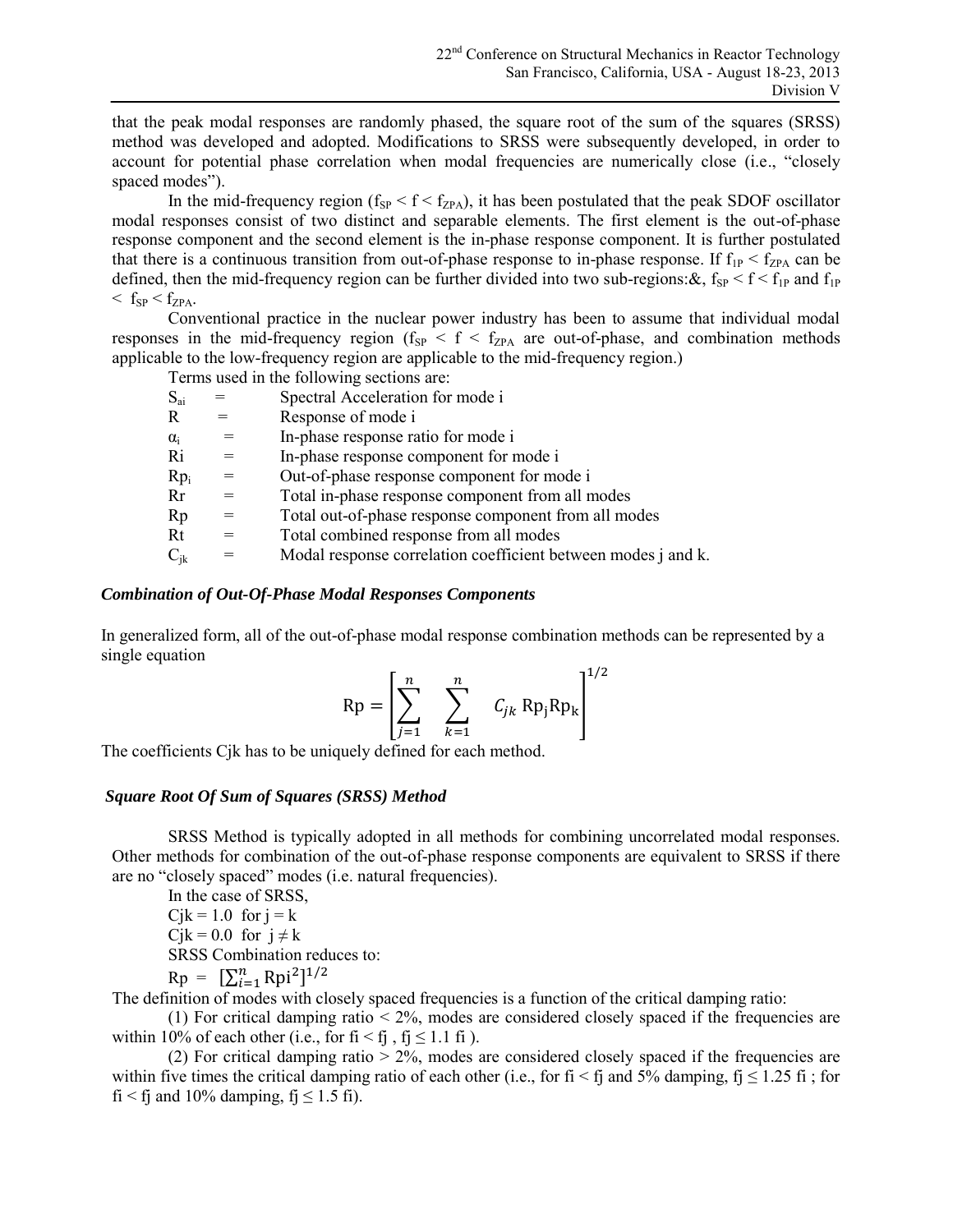For response spectrum analysis, in which each of the three spatial components are calculated separately, Chu, Amin, and Singh (1972) concluded that for an SCC subjected to the action of the three components of earthquake ground motions, the representative maximum response of interest of the SSC can be satisfactorily obtained by taking the SRSS of the corresponding maximum response of each of the three components calculated separately.

The SRSS procedure for combining the responses of the three components of earthquake ground motions is based on the consideration that it is very unlikely that the maximum response for each of the three spatial components would occur at the same time during an earthquake.

#### *Separation of Modal Responses into Out-Of-Phase Components and In-Phase Components*

Three methods have received considerable prior review and evaluation: Lindley-Yow (1980) Hadjian (1981), and Gupta (1993). The mathematical statement of each method is not restricted to the mid-frequency range ( $f_{SP} < f < f_{ZPA}$ ) of the response spectrum. However, it is in the mid-frequency range that the separation of individual peak modal responses into out-of-phase and in-phase modal response components is applicable.

#### **RG 1.92 PROVISIONS**

This guide describes methods for complying with the regulations regarding the following aspects of seismic response analysis:

(1) Combining the responses of individual modes (in the use of the response spectrum method) to a component of the three orthogonal spatial components of earthquake ground motions (two horizontal and one vertical), to find the representative maximum response of interest (such as displacement, acceleration, shear, moment, stress, or strain) for a given element of the SSC in a nuclear power plant;

(2) Combining the maximum response of each of the three orthogonal spatial components (two horizontal and one vertical) of earthquake ground motions.

The seismic response of interest with regard to an SSC consists of two parts, which are referred to as the "damped-periodic" or simply "periodic" response and the "rigid" response in fundamental structural dynamics theory.

#### **MISSING MASS METHOD**

The Missing Mass method is a convenient, computationally efficient and accurate method for the following uses:

(1) Account for the contribution of all modes with frequencies above the frequency  $(f_{ZPA})$  at which the response spectrum returns to the zero period acceleration (ZPA).

(2) Account for the contribution to support reactions of mass that is apportioned to system support points.

The Missing Mass method constitutes the total effects of all system mass that is not included in the modes with frequencies below  $f_{ZPA}$ . The system response to the missing mass is calculated by performing a static analysis for the applied load that equals the missing mass multiplied by the spectrum ZPA. This method is considered the only acceptable method to account for high-frequency modal contributions ( $f \ge f_{ZPA}$ ) and the effects of mass apportioned to system support points.

The missing mass contribution to the response spectrum analysis solution represents modal responses that are completely in-phase with the time-varying acceleration input ground motions and can be scaled to the instantaneous acceleration to obtain its contribution at any specific point in time. This characteristic is not important in response spectrum analysis because only peak response is predicted. In this case, the ZPA is used to calculate the missing mass contribution. However, the importance of the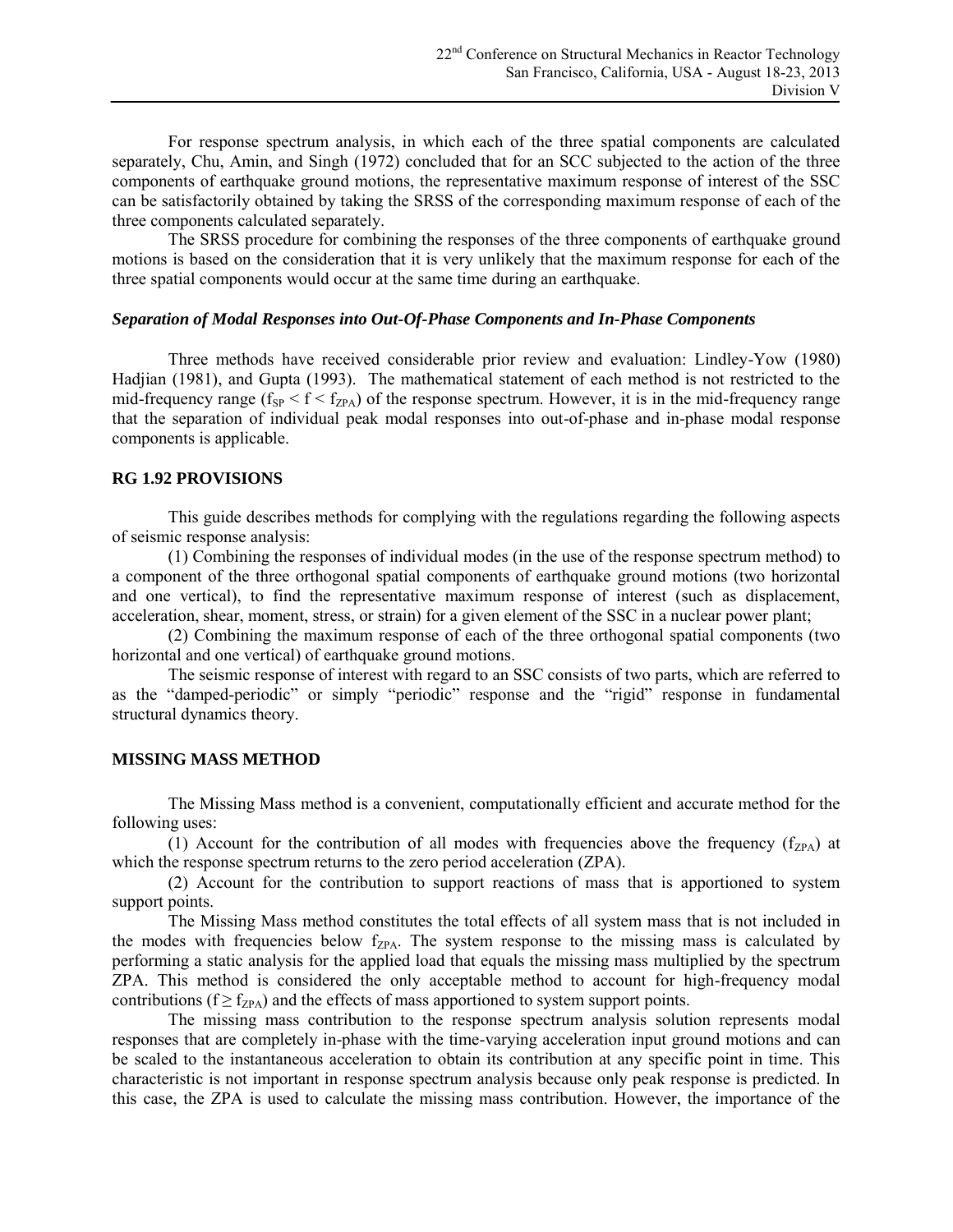missing mass contribution is not limited to response spectrum analyses alone. Modal superposition timehistory analysis is most accurately and efficiently performed by a procedure similar to that employed in response spectrum analysis. Only modes that vibrate at frequencies below  $f_{ZPA}$  need to be included in the transient mode superposition solution. The missing mass contribution, scaled to the instantaneous acceleration, is then algebraically summed with the transient solution at the corresponding time to obtain the total solution.

This method is more rigorous and accurate than including additional modes in the transient mode superposition solution. Even if additional modes are included, it is still necessary to calculate the missing mass for the excluded, higher frequency modes and system support points.

Mathematically, the complete solution is represented as follows:

$$
Rp_{i} = [1 - \alpha_{i}^{2}]^{1/2}R_{i}
$$
  

$$
R_{pl} = [\sum_{i=1}^{n} \sum_{j=1}^{n} \epsilon_{ij} R_{pi} R_{pj}]^{1/2}
$$
 (1)

he re n=number of modes belo  $f_{ZPA}$ 

$$
R_{\rm rl} = R_{\rm StaticZPAI}
$$
  

$$
R_{\rm I} = [R_{\rm rl}^2 + R_{\rm pl}^2]^{1/2}
$$

where  $R_{\text{staticZPAI}}$  is the rigid response for the I<sup>th</sup> component of seismic input motion (I = 1, 2, 3, for one vertical and two horizontal components), calculated by using the Static ZPA method.

#### **CASE STUDY: A TYPICAL RADIOACTIVE BUILDING**

A typical radioactive structure has been selected for application of the Missing Mass Method. UBC (1997) design spectrum has been applied in two orthogonal and one vertical direction (2/3rd of horizontal). The structure has the following dimensions.

| Length           | $=$ | $42.0 \text{ m}$ |
|------------------|-----|------------------|
| <b>Breadth</b>   | $=$ | $21.0 \text{ m}$ |
| Basement Level = |     | $-6.0 \text{ m}$ |
| Stack Height     | $=$ | 28.5 m           |
|                  |     |                  |

The structure has 5 levels. Therefore, the modal analysis was performed with 15 modes ( $5x3 =$ 15). The modal mass participation ratio results are as shown in Table 1. The values of cumulative modal participation ratio in X, Y & Z direction are 3.92 %, 19.75 % & 2.38 % respectively. The period of the 15<sup>th</sup> mode is 0.069 sec (i.e. 14.5 Hz). For the response spectrum analysis, the current code states that "at least 90 percent of the participating mass of the structure must be included in the calculation of response for each principal direction." Therefore, the number of modes to be evaluated must satisfy this requirement.

In order to capture the true response at 33 Hz, the number of modes was increased gradually to 78. At Zero Period Acceleration (0.0303 sec), the cumulative modal mass participation values in X, Y and Z directions are 61.5 %, 69.8 % & 14.05 % respectively as shown in Table 2.

#### *Missing Mass Calculations*

X Direction =  $(1 - 0.61)$  (%) x 0.15 (g) = 0.058 (g) x 9.8 = 0.573 m/s<sup>2</sup>

Y Direction =  $(1 - 0.69)$  (%) x  $0.15$  (g) =  $0.046$  (g) x 9.8 = 0.455 m/s<sup>2</sup>

Z Direction =  $(1 - 0.14)$  (%) x  $0.15$  (g) = 0.129 (g) x 9.8 = 1.234 m/s<sup>2</sup>

The resulting acceleration values are to be applied by creating Missing Mass Load Cases in X, Y & Z directions. The typical Missing Mass Load Case in X direction is shown in Figure 2.

All Missing Mass Load Cases are combined to obtain total missing mass effects on structure as shown in Figure 4. As shown in Figure 4, the Corrected UBC (97) spectrum is obtained by the addition of missing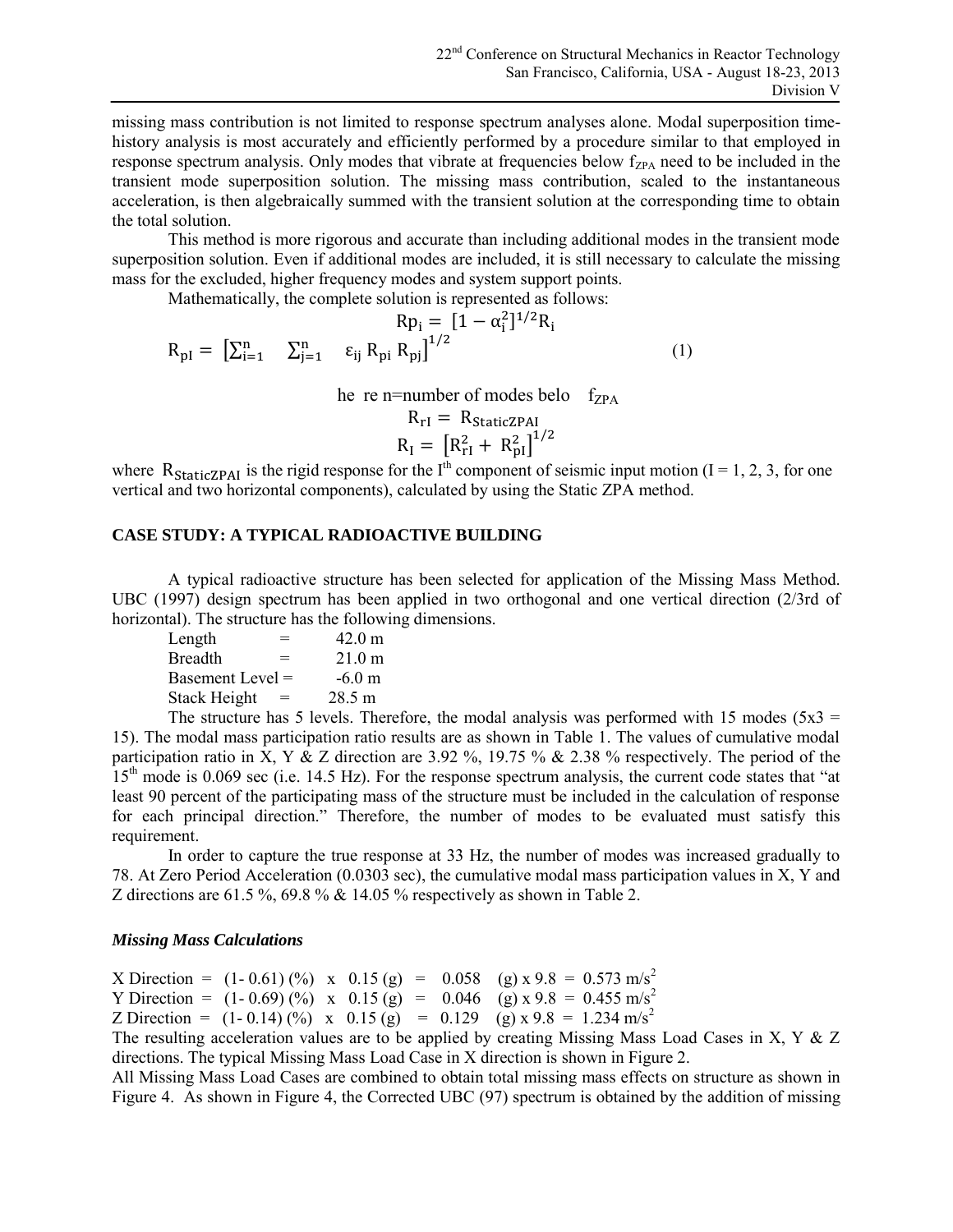mass effect in UBC (97) spectrum (considering modes up to ZPA) to take into account the total effects of all masses that are not included in the modes with frequencies below f<sub>ZPA</sub>. The system response to the missing mass is calculated by performing a static analysis for the applied load that equals the missing mass multiplied by the spectrum ZPA. As shown in Table 3, the results demonstrate significant contribution of the missing masses at the support nodes of the model.

|                                               |          |               | Table 1. Modal Participation Mass Ratios of 15 Modes |            |            |                 |                 |                 |  |
|-----------------------------------------------|----------|---------------|------------------------------------------------------|------------|------------|-----------------|-----------------|-----------------|--|
|                                               |          |               |                                                      |            |            |                 |                 |                 |  |
| <b>TABLE: Modal Participating Mass Ratios</b> |          |               |                                                      |            |            |                 |                 |                 |  |
| <b>OutputCase StepNum</b>                     |          | <b>Period</b> | <b>UX</b>                                            | UY         | <b>UZ</b>  | <b>SumUX</b>    | <b>SumUY</b>    | <b>SumUZ</b>    |  |
| Text                                          | Unitless | Sec           | Unitless                                             | Unitless   | Unitless   | <b>Unitless</b> | <b>Unitless</b> | <b>Unitless</b> |  |
| <b>MODAL</b>                                  |          | 0.300382      | 0.000006682                                          | 0.02319    | 7.593E-08  | 0.000006682     | 0.02319         | 7.593E-08       |  |
| <b>MODAL</b>                                  | 2        | 0.232902      | 0.02402                                              | 0.00002435 | 0.00001071 | 0.02403         | 0.02322         | 0.00001079      |  |
| <b>MODAL</b>                                  | 3        | 0.167929      | 0.00138                                              | 2.47E-16   | 4.365E-19  | 0.02541         | 0.02322         | 0.00001079      |  |
| <b>MODAL</b>                                  | 4        | 0.132733      | 0.000006866                                          | 3.589E-08  | 0.00262    | 0.02541         | 0.02322         | 0.00263         |  |
| <b>MODAL</b>                                  | 5        | 0.11098       | 0.000001543                                          | 0.02876    | 0.00123    | 0.02541         | 0.05198         | 0.00386         |  |
| <b>MODAL</b>                                  | 6        | 0.11034       | 1.034E-07                                            | 0.01131    | 0.00687    | 0.02541         | 0.06329         | 0.01072         |  |
| <b>MODAL</b>                                  | 7        | 0.10596       | 0.000001309                                          | 0.1107     | 0.00285    | 0.02542         | 0.17398         | 0.01357         |  |
| <b>MODAL</b>                                  | 8        | 0.099557      | 1.82E-08                                             | 0.00039    | 0.00048    | 0.02542         | 0.17437         | 0.01405         |  |
| <b>MODAL</b>                                  | 9        | 0.095636      | 0.000002747                                          | 0.00478    | 0.00018    | 0.02542         | 0.17915         | 0.01423         |  |
| <b>MODAL</b>                                  | 10       | 0.088374      | 1.327E-07                                            | 0.00003664 | 0.00245    | 0.02542         | 0.17919         | 0.01669         |  |
| <b>MODAL</b>                                  | 11       | 0.078604      | 0.000007318                                          | 0.00052    | 0.00148    | 0.02543         | 0.17971         | 0.01817         |  |
| <b>MODAL</b>                                  | 12       | 0.076804      | 0.00031                                              | 0.00027    | 0.00022    | 0.02573         | 0.17997         | 0.01839         |  |
| <b>MODAL</b>                                  | 13       | 0.074985      | 0.00046                                              | 0.00137    | 0.00516    | 0.0262          | 0.18135         | 0.02355         |  |
| <b>MODAL</b>                                  | 14       | 0.07165       | 0.00002706                                           | 0.01606    | 0.00031    | 0.02623         | 0.1974          | 0.02386         |  |
| <b>MODAL</b>                                  | 15       | 0.069395      | 0.01297                                              | 0.00009013 | 0.00001809 | 0.0392          | 0.1975          | 0.02388         |  |

#### Table 1. Modal Participation Mass Ratios of 15 Modes

| Table 2. Modal Participation Mass Ratios of 78 Modes |  |  |  |
|------------------------------------------------------|--|--|--|
|------------------------------------------------------|--|--|--|

|                                               |                 |          | Table 2. Modal Participation Mass Ratios of 78 Modes |                 |                 |                 |                 |              |
|-----------------------------------------------|-----------------|----------|------------------------------------------------------|-----------------|-----------------|-----------------|-----------------|--------------|
|                                               |                 |          |                                                      |                 |                 |                 |                 |              |
| <b>TABLE: Modal Participating Mass Ratios</b> |                 |          |                                                      |                 |                 |                 |                 |              |
| <b>OutputCase</b>                             | <b>StepNum</b>  | Period   | <b>UX</b>                                            | UY              | <b>UZ</b>       | <b>SumUX</b>    | <b>SumUY</b>    | <b>SumUZ</b> |
| Text                                          | <b>Unitless</b> | Sec:     | <b>Unitless</b>                                      | <b>Unitless</b> | <b>Unitless</b> | <b>Unitless</b> | <b>Unitless</b> | Unitless     |
| <b>MODAL</b>                                  | 1               | 0.300382 | 0.000006682                                          | 0.02319         | 7.593E-08       | 0.000006682     | 0.02319         | 7.593E-08    |
| <b>MODAL</b>                                  | 2               | 0.232902 | 0.02402                                              | 0.00002435      | 0.00001071      | 0.02403         | 0.02322         | 0.00001079   |
| <b>MODAL</b>                                  | 3               | 0.167929 | 0.00138                                              | 2.47E-16        | 4.365E-19       | 0.02541         | 0.02322         | 0.00001079   |
| <b>MODAL</b>                                  | 70              | 0.0314   | 0.00023                                              | 0.01288         | $3.05E - 08$    | 0.59864         | 0.69064         | 0.12916      |
| <b>MODAL</b>                                  | 71              | 0.031354 | 0.00197                                              | 0.00001107      | 1.245E-08       | 0.6006          | 0.69065         | 0.12916      |
| <b>MODAL</b>                                  | 72              | 0.031198 | 0.00681                                              | 0.00259         | 0.00417         | 0.60741         | 0.69324         | 0.13333      |
| <b>MODAL</b>                                  | 73              | 0.031071 | 2.61E-08                                             | 0.00034         | 0.00449         | 0.60741         | 0.69358         | 0.13782      |
| <b>MODAL</b>                                  | 74              | 0.031027 | 0.00435                                              | 0.00004731      | 0.00058         | 0.61176         | 0.69363         | 0.1384       |
| <b>MODAL</b>                                  | 75              | 0.030942 | 2.515E-07                                            | 0.00032         | 1.93E-10        | 0.61176         | 0.69395         | 0.1384       |
| <b>MODAL</b>                                  | 76              | 0.030895 | 0.0009                                               | 0.00002399      | 0.00049         | 0.61266         | 0.69397         | 0.13889      |
| <b>MODAL</b>                                  | 77              | 0.030633 | 0.00003737                                           | 0.00414         | 0.00086         | 0.61269         | 0.69811         | 0.13976      |
| <b>MODAL</b>                                  | 78              | 0.030347 | 0.00326                                              | 0.00029         | 0.0008          | 0.61596         | 0.69841         | 0.14056      |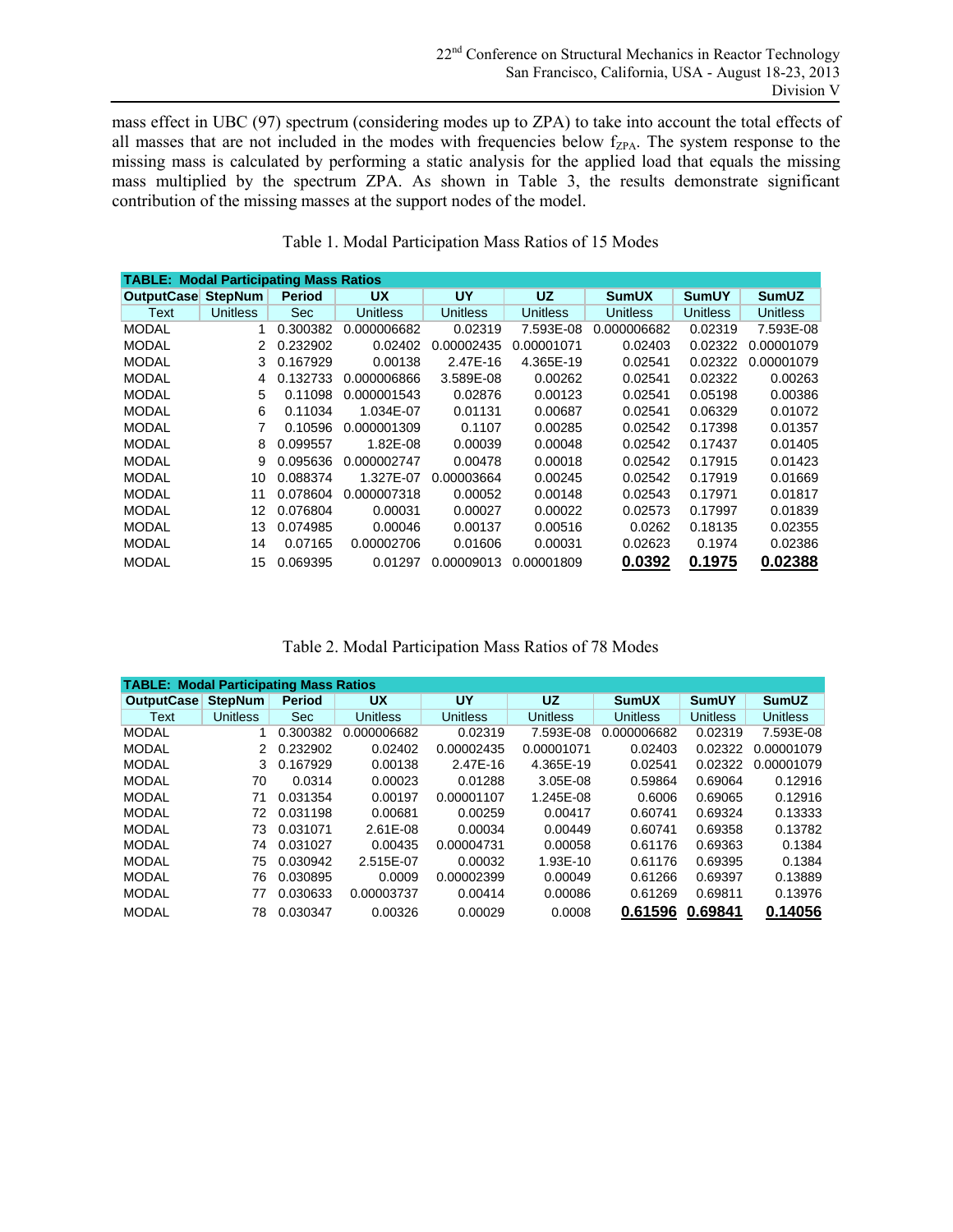22<sup>nd</sup> Conference on Structural Mechanics in Reactor Technology San Francisco, California, USA - August 18-23, 2013 Division V

| Load Case Name-<br>Notes-<br>Set Def Name<br>Modify/Show<br>Acc X Missing<br>Stiffness to Use-<br>Zero Initial Conditions - Unstressed State<br>G.<br>O Stiffness at End of Nonlinear Case<br>Important Note: Loads from the Nonlinear Case are NOT included<br>in the current case | Load Case Type-<br>Design<br>Static<br>$\overline{\phantom{a}}$<br>Analysis Type-<br>C Linear<br>C Nonlinear |  |
|-------------------------------------------------------------------------------------------------------------------------------------------------------------------------------------------------------------------------------------------------------------------------------------|--------------------------------------------------------------------------------------------------------------|--|
|                                                                                                                                                                                                                                                                                     |                                                                                                              |  |
|                                                                                                                                                                                                                                                                                     |                                                                                                              |  |
|                                                                                                                                                                                                                                                                                     | C Nonlinear Staged Construction                                                                              |  |
| Loads Applied-<br>Load Type<br>Load Name<br>Scale Factor<br>  0.5733<br>lux.<br>Accel                                                                                                                                                                                               |                                                                                                              |  |
| 0.5733<br><b>UX</b><br>Accel<br>Add<br>Modify                                                                                                                                                                                                                                       |                                                                                                              |  |
| Delete                                                                                                                                                                                                                                                                              | OK.                                                                                                          |  |
|                                                                                                                                                                                                                                                                                     | Cancel                                                                                                       |  |

Figure 2. Missing Mass Load Case in X Direction

| <b>Load Combination Data</b>                                                                                                                                                        |
|-------------------------------------------------------------------------------------------------------------------------------------------------------------------------------------|
| Total Missing<br>Load Combination Name (User-Generated)<br>Modify/Show Notes<br>Notes                                                                                               |
| <b>SRSS</b><br>Load Combination Type<br>$\blacktriangledown$                                                                                                                        |
| Dptions<br>Convert to User Load Combo<br>Create Nonlinear Load Case from Load Combo<br>Define Combination of Load Case Results<br>Load Case Type<br>Load Case Name<br>Scale Factor  |
| ▼ Linear Static<br>π.<br>Acc X Missing<br>Linear Static<br>Acc X Missing<br>Acc Y Missing<br>Linear Static<br>Add<br>1.<br>Acc Z Missing<br>Linear Static<br>1.<br>Modify<br>Delete |
| "OK"<br>Cancel                                                                                                                                                                      |

Figure 3. Load Combination including all Missing Mass Load Cases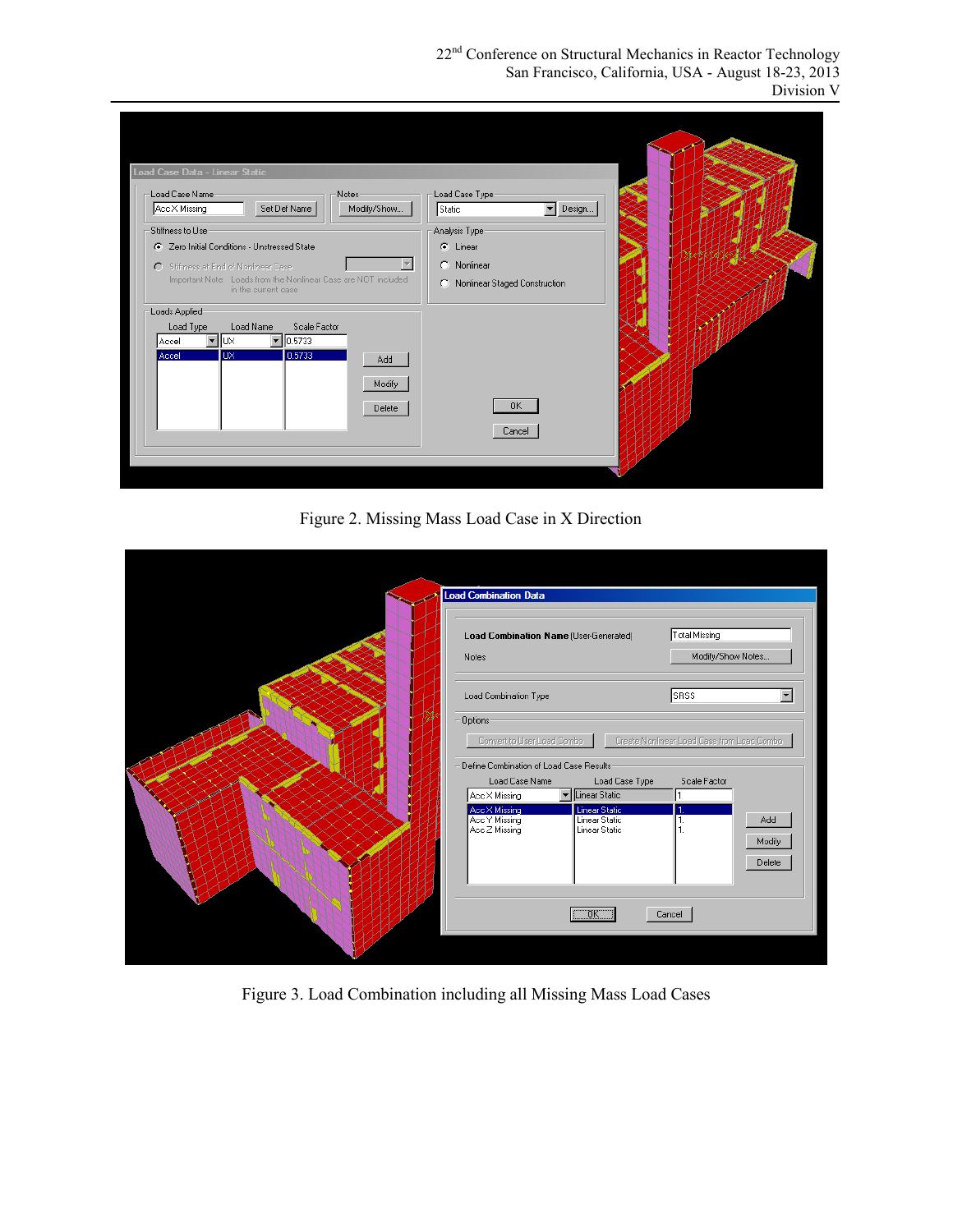| Load Combination Type                                                                                      |                                                            |                          |  |
|------------------------------------------------------------------------------------------------------------|------------------------------------------------------------|--------------------------|--|
|                                                                                                            | <b>SRSS</b>                                                | $\overline{\phantom{a}}$ |  |
| Convert to User Load Combo<br>Define Combination of Load Case Results:<br>Load Case Name<br>Load Case Type | Create Nonlinear Load Case from Load Combo<br>Scale Factor |                          |  |
| Combination<br><b>Total Missing</b><br><b>Total Missing</b><br>Combination                                 | π.                                                         |                          |  |
| <b>UBC SPEC</b><br>Response Spectrum                                                                       | $\overline{1}$ .                                           | Add<br>Modify<br>Delete  |  |
|                                                                                                            |                                                            |                          |  |

Figure 4. Corrected UBC Spectra Load Combination

| Table 3: Comparative Results of Typical Support Reactions |                               |             |                 |                |                |                |                |                |                |
|-----------------------------------------------------------|-------------------------------|-------------|-----------------|----------------|----------------|----------------|----------------|----------------|----------------|
|                                                           | <b>TABLE: Joint Reactions</b> |             |                 |                |                |                |                |                |                |
| Joint                                                     | <b>OutputCase</b>             | CaseType    | <b>StepType</b> | F <sub>1</sub> | F <sub>2</sub> | F <sub>3</sub> | M <sub>1</sub> | M <sub>2</sub> | M <sub>3</sub> |
| <b>Text</b>                                               | Text                          | Text        | Text            | <b>KN</b>      | <b>KN</b>      | <b>KN</b>      | $KN-m$         | $KN-m$         | $KN-m$         |
| 65                                                        | <b>UBC SPEC</b>               | LinRespSpec | Max             | 0.454          | 7.005          | 4.213          | 0.5262         | 0.2139         | 0.0135         |
| 65                                                        | <b>Total Missing</b>          | Combination | Max             | 9.15           | 15.394         | 25.777         | 1.0439         | 1.3282         | 0.1574         |
| 65                                                        | <b>Total Missing</b>          | Combination | Min             | $-9.15$        | $-15.394$      | $-25.777$      | $-1.0439$      | $-1.3282$      | $-0.1574$      |
| 65                                                        | UBC + Missing                 | Combination | Max             | 9.162          | 16.913         | 26.119         | 1.169          | 1.3453         | 0.158          |
| 65                                                        | UBC + Missing                 | Combination | Min             | $-9.162$       | $-16.913$      | $-26.119$      | $-1.169$       | $-1.3453$      | $-0.158$       |
| 159                                                       | <b>UBC SPEC</b>               | LinRespSpec | Max             | 0.507          | 6.928          | 2.272          | 0.5681         | 0.4358         | 0.0057         |
| 159                                                       | <b>Total Missing</b>          | Combination | Max             | 7.906          | 13.894         | 28.983         | 0.826          | 7.0445         | 0.1183         |
| 159                                                       | <b>Total Missing</b>          | Combination | Min             | $-7.906$       | $-13.894$      | $-28.983$      | $-0.826$       | $-7.0445$      | $-0.1183$      |
| 159                                                       | UBC + Missing                 | Combination | Max             | 7.923          | 15.525         | 29.072         | 1.0025         | 7.058          | 0.1185         |
| 159                                                       | UBC + Missing                 | Combination | Min             | $-7.923$       | $-15.525$      | $-29.072$      | $-1.0025$      | $-7.058$       | $-0.1185$      |
| 161                                                       | <b>UBC SPEC</b>               | LinRespSpec | Max             | 1.006          | 9.391          | 5.444          | 0.7188         | 0.798          | 0.0123         |
| 161                                                       | <b>Total Missing</b>          | Combination | Max             | 8.109          | 17.735         | 31.163         | 1.0539         | 3.9916         | 0.1443         |
| 161                                                       | <b>Total Missing</b>          | Combination | Min             | $-8.109$       | $-17.735$      | $-31.163$      | $-1.0539$      | $-3.9916$      | $-0.1443$      |
| 161                                                       | UBC + Missing                 | Combination | Max             | 8.171          | 20.068         | 31.635         | 1.2757         | 4.0706         | 0.1448         |
| 161                                                       | UBC + Missing                 | Combination | Min             | $-8.171$       | $-20.068$      | $-31.635$      | $-1.2757$      | $-4.0706$      | $-0.1448$      |
| 163                                                       | <b>UBC SPEC</b>               | LinRespSpec | Max             | 0.274          | 7.488          | 5.536          | 0.5867         | 0.3504         | 0.0013         |
| 163                                                       | <b>Total Missing</b>          | Combination | Max             | 5.553          | 14.479         | 28.17          | 0.8483         | 2.013          | 0.0515         |
| 163                                                       | <b>Total Missing</b>          | Combination | Min             | $-5.553$       | $-14.479$      | $-28.17$       | $-0.8483$      | $-2.013$       | $-0.0515$      |
| 163                                                       | UBC + Missing                 | Combination | Max             | 5.56           | 16.3           | 28.709         | 1.0314         | 2.0433         | 0.0515         |
| 163                                                       | UBC + Missing                 | Combination | Min             | $-5.56$        | $-16.3$        | $-28.709$      | $-1.0314$      | $-2.0433$      | $-0.0515$      |
| 172                                                       | <b>UBC SPEC</b>               | LinRespSpec | Max             | 7.958          | 7.944          | 3.223          | 0.969          | 0.7114         | 0.0594         |
| 172                                                       | <b>Total Missing</b>          | Combination | Max             | 20.778         | 17.957         | 42.984         | 4.7339         | 1.2863         | 0.051          |
| 172                                                       | <b>Total Missing</b>          | Combination | Min             | $-20.778$      | $-17.957$      | -42.984        | $-4.7339$      | $-1.2863$      | $-0.051$       |
| 172                                                       | UBC + Missing                 | Combination | Max             | 22.25          | 19.636         | 43.105         | 4.8321         | 1.4699         | 0.0783         |
| 172                                                       | UBC + Missing                 | Combination | Min             | $-22.25$       | $-19.636$      | $-43.105$      | $-4.8321$      | $-1.4699$      | $-0.0783$      |

|  |  | Table 3: Comparative Results of Typical Support Reactions |
|--|--|-----------------------------------------------------------|
|  |  |                                                           |